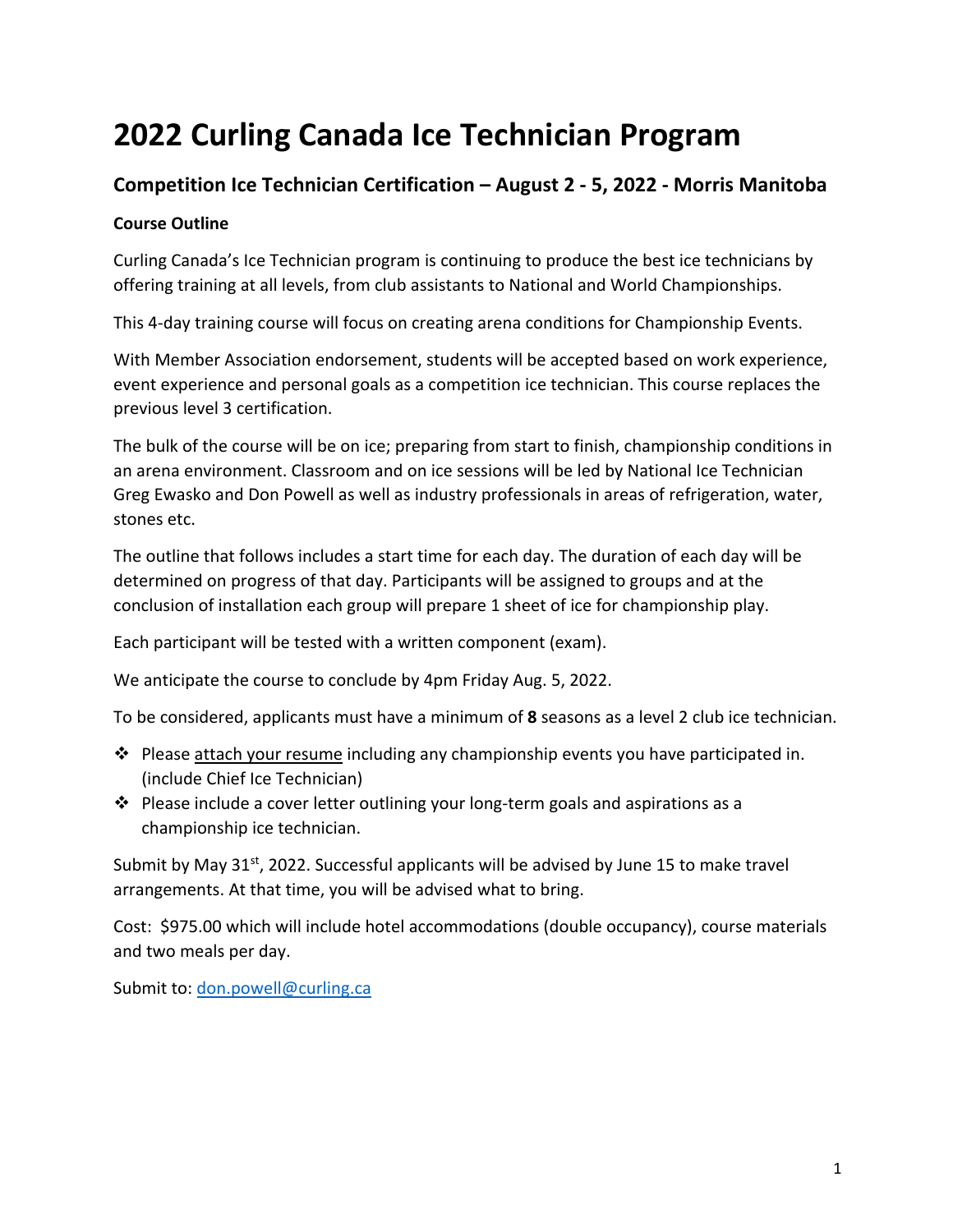#### **Outline**

**Monday Aug. 1**

Travel to Morris Manitoba

7:30pm – Meet and Greet - Hotel

- Introductions
- Course Expectations
- Preview of the next 4 days
- H/S implementation

#### **Tuesday Aug. 2 – Day 1**

7:30am - ?

- Building Audit
- Floor Preparation
- Transit Floor
- Leveling Flood
- Surface Prep. (possibly Monday night)
- Classroom topics Dave Loverock, Jet Ice
- Painting and sealing
- Measuring and Marking ice layout
- Scribing, painting and installing houses
- Lines and logos

#### **Wednesday Aug. 3 – Day 2**

7:30am - ?

- Painting Hog lines, Sealing…
- Lines and logos
- Classroom Topics Refrigeration, Marcello D'Ottavio Berg Chilling Systems
- Splash Flooding
- Flooding
- Classroom Topics
	- ❖ Temperature Settings
	- v Preparing New Ice
	- ❖ Scraping Patterns